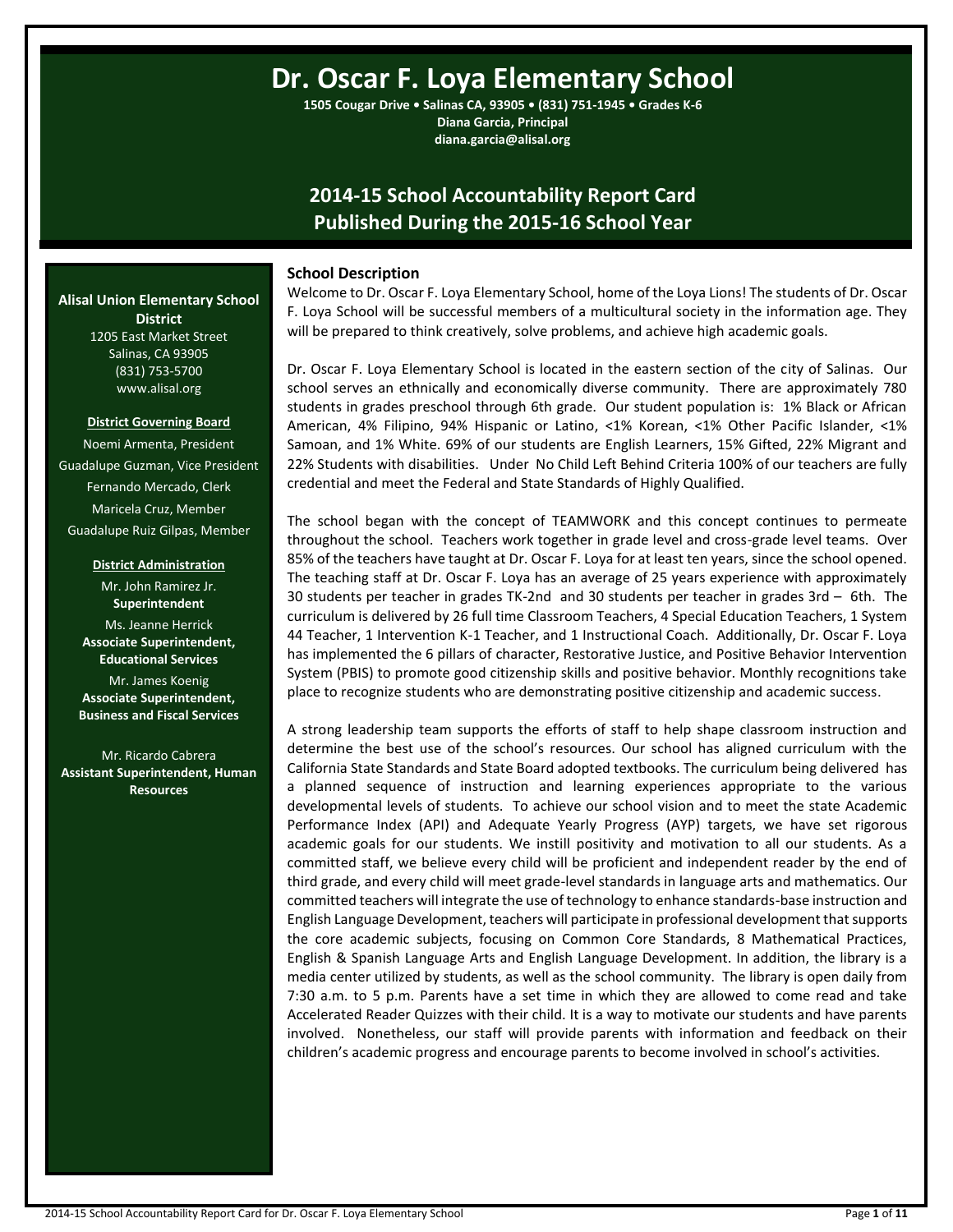For our second language learners, there is a Bilingual Transference Program for Transitional kindergarten through fifth grade students. Kinder through 6th grade students are taught in English only or Structured English Immersion Programs. We also provide a Transitional Kinder Bilingual Transference Program offered to all students not meeting the Kinder birth deadline (i.e. the October to November students). As students transition to English Only Instruction they are supported by offering struggling students or students who are far below/below basic levels in K-3rd grade with additional English Language Arts support by their homeroom teacher or instructional coach, as well as the K-3 intervention teacher. In addition every English Learner receives English Language Development Support in their classrooms. We will equip English Learners with the English language skills needed for academic success through daily English Language Development.

Dr. Oscar F. Loya has an on-site State Preschool Program via Title I and Migrant Education Program that serves students that are 3 to 4 years of age. Most students from the state preschool attend kindergarten at Dr. Oscar F. Loya.

The School Site Council meets monthly to review student achievement data, analyze the effectiveness of programs, determine the progress of actions in the school plan, and revise the school plan as needed.

## **About the SARC**

By February 1 of each year, every school in California is required by state law to publish a School Accountability Report Card (SARC). The SARC contains information about the condition and performance of each California public school. Under the Local Control Funding Formula (LCFF) all local educational agencies (LEAs) are required to prepare a Local Control Accountability Plan (LCAP), which describes how they intend to meet annual school-specific goals for all pupils, with specific activities to address state and local priorities. Additionally, data reported in an LCAP is to be consistent with data reported in the SARC.

- For more information about SARC requirements, see the California Department of Education (CDE) SARC Web page at http://www.cde.ca.gov/ta/ac/sa/.
- For more information about the LCFF or LCAP, see the CDE LCFF Web page at http://www.cde.ca.gov/fg/aa/lc/.
- For additional information about the school, parents/guardians and community members should contact the school at (831) 751-1945 or the district office.

| 2014-15 Student Enrollment by Grade Level |                           |  |  |  |
|-------------------------------------------|---------------------------|--|--|--|
| <b>Grade Level</b>                        | <b>Number of Students</b> |  |  |  |
| Kindergarten                              | 120                       |  |  |  |
| Grade 1                                   | 92                        |  |  |  |
| <b>Grade 2</b>                            | 108                       |  |  |  |
| Grade 3                                   | 105                       |  |  |  |
| Grade 4                                   | 114                       |  |  |  |
| Grade 5                                   | 116                       |  |  |  |
| Grade 6                                   | 119                       |  |  |  |
| <b>Total Enrollment</b>                   | 774                       |  |  |  |

| 2014-15 Student Enrollment by Group |                                    |  |  |  |  |
|-------------------------------------|------------------------------------|--|--|--|--|
| Group                               | <b>Percent of Total Enrollment</b> |  |  |  |  |
| <b>Black or African American</b>    | 0.3                                |  |  |  |  |
| American Indian or Alaska Native    | 0.1                                |  |  |  |  |
| Asian                               | 1.4                                |  |  |  |  |
| Filipino                            | 0.6                                |  |  |  |  |
| <b>Hispanic or Latino</b>           | 94.8                               |  |  |  |  |
| Native Hawaiian or Pacific Islander | 0.4                                |  |  |  |  |
| <b>White</b>                        | 0.8                                |  |  |  |  |
| Two or More Races                   | 0.4                                |  |  |  |  |
| Socioeconomically Disadvantaged     | 85.4                               |  |  |  |  |
| <b>English Learners</b>             | 71.6                               |  |  |  |  |
| <b>Students with Disabilities</b>   | 7.2                                |  |  |  |  |
| <b>Foster Youth</b>                 | 0.4                                |  |  |  |  |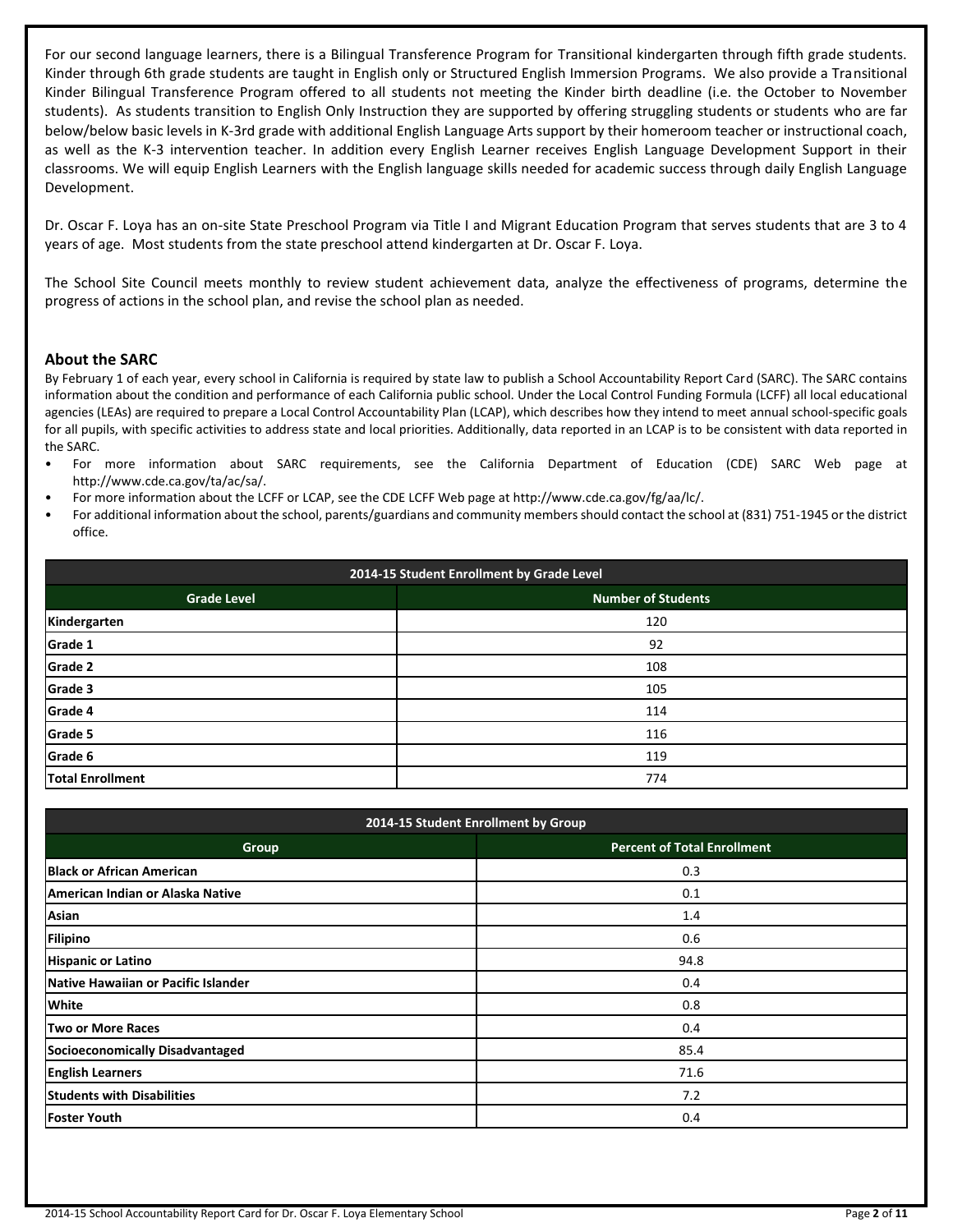## **A. Conditions of Learning**

#### **State Priority: Basic**

The SARC provides the following information relevant to the Basic State Priority (Priority 1):

- Degree to which teachers are appropriately assigned and fully credentialed in the subject area and for the pupils they are teaching;
- Pupils have access to standards-aligned instructional materials; and
- School facilities are maintained in good repair.

| <b>Teacher Credentials</b>                         |              |       |           |  |  |  |
|----------------------------------------------------|--------------|-------|-----------|--|--|--|
| Dr. Oscar F. Loya Elementary School                | $13-14$      | 14-15 | $15 - 16$ |  |  |  |
| With Full Credential                               | 29 out of 31 | 27    | 32        |  |  |  |
| Without Full Credential                            |              |       |           |  |  |  |
| <b>Teaching Outside Subject Area of Competence</b> |              |       |           |  |  |  |
| <b>Alisal Union Elementary School District</b>     | $13-14$      | 14-15 | $15 - 16$ |  |  |  |
| <b>With Full Credential</b>                        |              |       | 328       |  |  |  |
| Without Full Credential                            |              |       | 44        |  |  |  |
| Teaching Outside Subject Area of Competence        |              |       |           |  |  |  |

| Teacher Misassignments and Vacant Teacher Positions at this School |  |  |  |  |  |  |  |
|--------------------------------------------------------------------|--|--|--|--|--|--|--|
| Dr. Oscar F. Loya Elementary School<br>$13-14$<br>15-16<br>14-15   |  |  |  |  |  |  |  |
| <b>Teachers of English Learners</b>                                |  |  |  |  |  |  |  |
| <b>Total Teacher Misassignments</b>                                |  |  |  |  |  |  |  |
| <b>Vacant Teacher Positions</b>                                    |  |  |  |  |  |  |  |

\* "Misassignments" refers to the number of positions filled by teachers who lack legal authorization to teach that grade level, subject area, student group, etc. Total Teacher Misassignments includes the number of Misassignments of Teachers of English Learners.

#### **Core Academic Classes Taught by Highly Qualified Teachers**

| 2014-15 Percent of Classes In Core Academic Subjects<br>Core Academic Classes Taught by Highly Qualified Teachers          |       |     |  |  |  |  |  |
|----------------------------------------------------------------------------------------------------------------------------|-------|-----|--|--|--|--|--|
| <b>Taught by Highly Qualified Teachers</b><br><b>Not Taught by Highly Qualified Teachers</b><br><b>Location of Classes</b> |       |     |  |  |  |  |  |
| <b>This School</b>                                                                                                         | 100.0 | 0.0 |  |  |  |  |  |
| <b>Districtwide</b>                                                                                                        |       |     |  |  |  |  |  |
| <b>All Schools</b>                                                                                                         | 100.0 | 0.0 |  |  |  |  |  |
| <b>High-Poverty Schools</b>                                                                                                | 100.0 | 0.0 |  |  |  |  |  |
| Low-Poverty Schools                                                                                                        | 0.0   | 0.0 |  |  |  |  |  |

High-poverty schools are defined as those schools with student eligibility of approximately 40 percent or more in the free and reduced price meals program. Lowpoverty schools are those with student eligibility of approximately 39 percent or less in the free and reduced price meals program.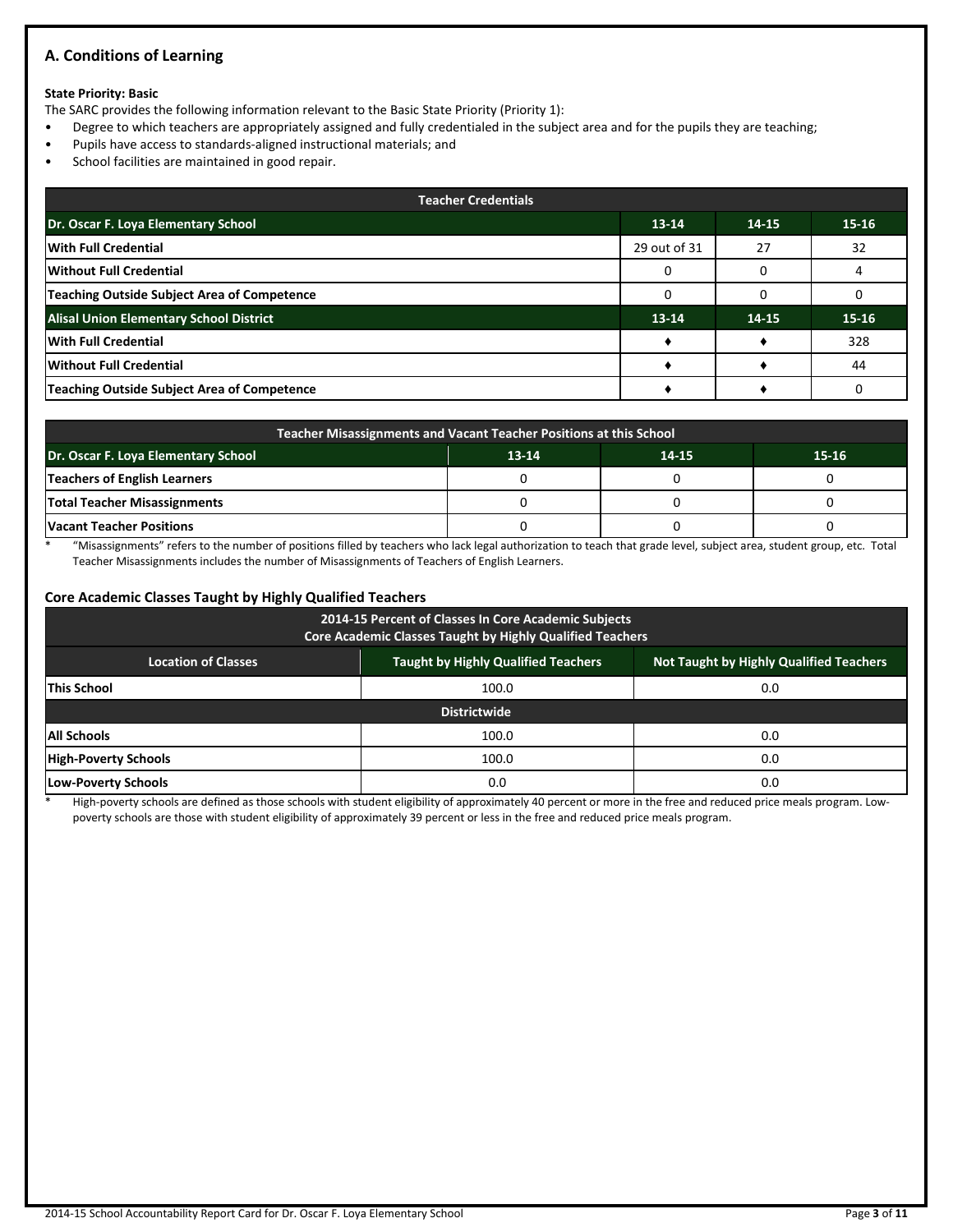## **Quality, Currency, Availability of Textbooks and Instructional Materials (School Year 2015-16)**

In order to support classroom professionals in teaching the Language Arts and Math Common Core State Standards, Engage NY curriculum, in both content areas was recommended and adopted as district curriculum. Both Engage NY Language Arts and Math were piloted and feedback from teachers attested to the ability of these common core resources to meet the requirements of the new common core state standards (CCSS).

In Language Arts:

K-1-2 continued to use Treasures to teach Foundational Skills and use the Engage NY Listening and Learning Domains to address the remaining standards. 3-6 used Engage NY solely to teach all Language Arts standards.

Because Engage NY is not yet available in Spanish, Bilingual Transference classrooms continued to use Tesoros and adapted it as needed to meet the common core state standards.

In Math:

At K-6, teachers used both the adopted Everyday Math curriculum and Engage NY Math, selecting one as their primary resource and the other as a secondary resource.

Bilingual Transference classrooms were able to use the Engage NY Math because student materials became available.

| <b>Textbooks and Instructional Materials</b><br>Year and month in which data were collected: 2014 |                                                                                                                 |                              |  |  |  |
|---------------------------------------------------------------------------------------------------|-----------------------------------------------------------------------------------------------------------------|------------------------------|--|--|--|
| <b>Textbooks and Instructional Materials/Year of Adoption</b><br><b>Core Curriculum Area</b>      |                                                                                                                 |                              |  |  |  |
| <b>Reading/Language Arts</b>                                                                      | Engage New York Language Arts-Adopted 2014<br>McMillan / McGraw-Hill, Treasures-Adopted 2010                    |                              |  |  |  |
|                                                                                                   | The textbooks listed are from most recent adoption:<br>Percent of students lacking their own assigned textbook: | Yes<br>$\mathbf{0}$          |  |  |  |
| <b>Mathematics</b>                                                                                | Engage New York Math-Adopted 2014<br>McMillan / McGraw-Hill,<br>Every Day Math-Adopted 2012                     |                              |  |  |  |
|                                                                                                   | The textbooks listed are from most recent adoption:<br>Percent of students lacking their own assigned textbook: | <b>Yes</b><br>$\overline{0}$ |  |  |  |
| Science                                                                                           | Delta Foss- (Kinder-5th grades) - Adopted 2007<br>McGraw-Hill- (6th grade) - Adopted 2006                       |                              |  |  |  |
|                                                                                                   | The textbooks listed are from most recent adoption:                                                             | Yes                          |  |  |  |
|                                                                                                   | Percent of students lacking their own assigned textbook:                                                        | 0                            |  |  |  |
| <b>History-Social Science</b>                                                                     | McGraw-Hill, Vistas-Adopted 2006                                                                                |                              |  |  |  |
|                                                                                                   | The textbooks listed are from most recent adoption:                                                             | <b>Yes</b>                   |  |  |  |
|                                                                                                   | Percent of students lacking their own assigned textbook: 0                                                      |                              |  |  |  |

## **School Facility Conditions and Planned Improvements (Most Recent Year)**

Dr. Oscar F. Loya Elementary School is in its tenth year of existence. The school continues to be in excellent condition. A district team and custodial staff at the school monitor the facilities regularly. Custodians clean occupied spaces daily and outdoor facilities are checked and cleaned daily. Damage or hazards are reported as needed and follow-up documentation is prepared. Graffiti is removed or covered over as soon as possible. A quick response to hazardous conditions is a number-one priority for the district.

Our school site was inspected in September, 2015 using the School Facility Conditions Evaluation Form provided by the state of California. All areas of the school were determined to be in good repair and excellent condition.

At the end of 2013-2014, a new grass field was approved to for use starting 2014-2015.

| <b>School Facility Good Repair Status (Most Recent Year)</b><br>Year and month in which data were collected: August, 2015 |      |                      |      |                                |  |  |
|---------------------------------------------------------------------------------------------------------------------------|------|----------------------|------|--------------------------------|--|--|
|                                                                                                                           |      | <b>Repair Status</b> |      | <b>Repair Needed and</b>       |  |  |
| <b>System Inspected</b>                                                                                                   | Good | Fair                 | Poor | <b>Action Taken or Planned</b> |  |  |
| Systems:                                                                                                                  | X    |                      |      |                                |  |  |
| Gas Leaks, Mechanical/HVAC, Sewer                                                                                         |      |                      |      |                                |  |  |
| Interior:<br><b>Interior Surfaces</b>                                                                                     | X    |                      |      |                                |  |  |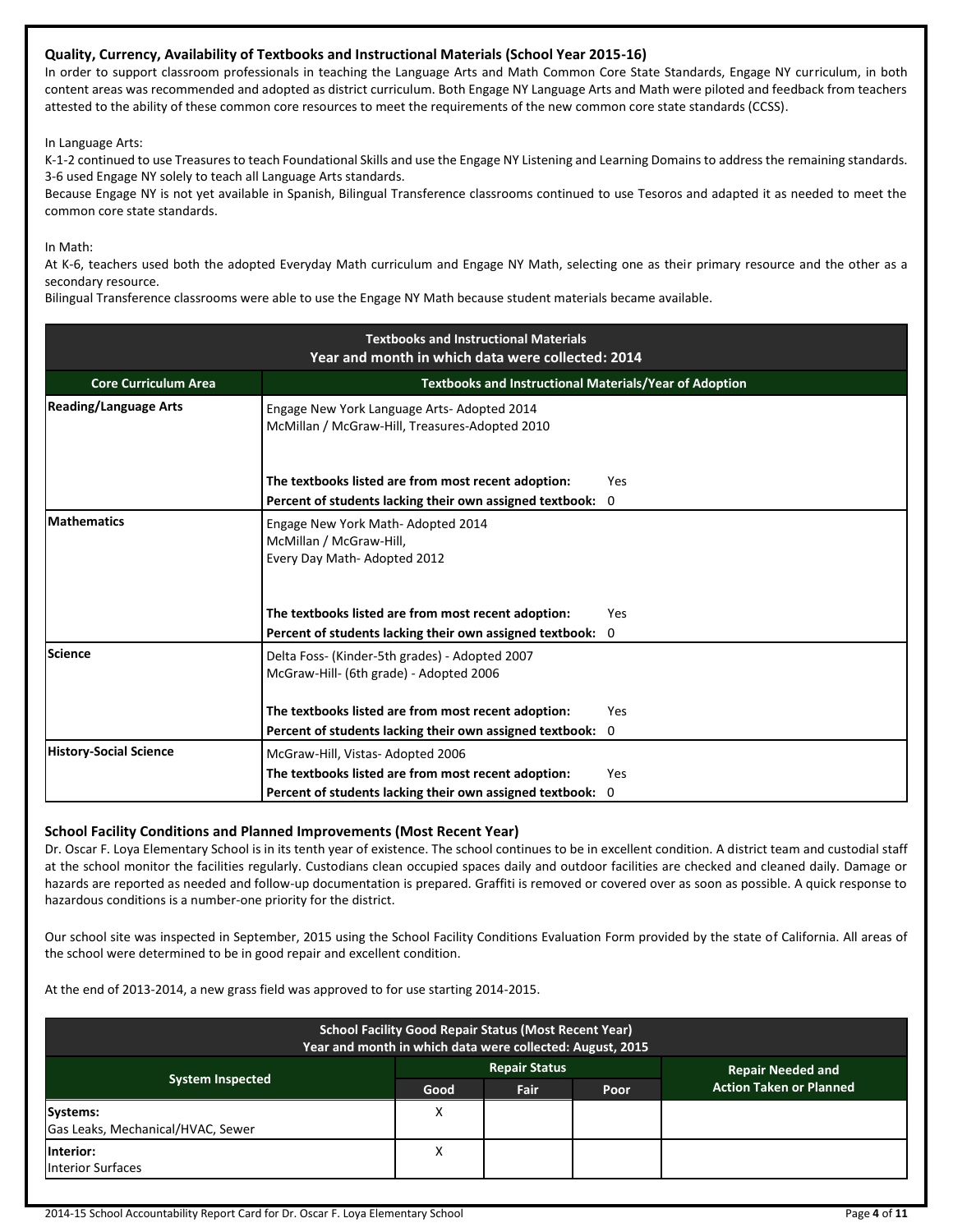| <b>School Facility Good Repair Status (Most Recent Year)</b><br>Year and month in which data were collected: August, 2015 |                       |      |                      |      |                                |
|---------------------------------------------------------------------------------------------------------------------------|-----------------------|------|----------------------|------|--------------------------------|
| <b>System Inspected</b>                                                                                                   |                       |      | <b>Repair Status</b> |      | <b>Repair Needed and</b>       |
|                                                                                                                           | Good                  |      | <b>Fair</b>          | Poor | <b>Action Taken or Planned</b> |
| <b>Cleanliness:</b><br>Overall Cleanliness, Pest/Vermin Infestation                                                       | х                     |      |                      |      |                                |
| Electrical:<br>Electrical                                                                                                 | X                     |      |                      |      |                                |
| <b>Restrooms/Fountains:</b><br>Restrooms, Sinks/ Fountains                                                                | X                     |      |                      |      |                                |
| Safety:<br>Fire Safety, Hazardous Materials                                                                               | X                     |      |                      |      |                                |
| Structural:<br>Structural Damage, Roofs                                                                                   | X                     |      |                      |      |                                |
| External:<br>Playground/School Grounds, Windows/Doors/Gates/Fences                                                        | X                     |      |                      |      |                                |
| <b>Overall Rating</b>                                                                                                     | <b>Exemplary</b><br>X | Good | Fair                 | Poor |                                |

## **B. Pupil Outcomes**

#### **State Priority: Pupil Achievement**

The SARC provides the following information relevant to the State priority: Pupil Achievement (Priority 4):

- Statewide assessments (i.e., California Assessment of Student Performance and Progress [CAASPP], Science California Standards Tests); and
- The percentage of pupils who have successfully completed courses that satisfy the requirements for entrance to the University of California and the California State University, or career technical education sequences or programs of study

| 2014-15 CAASPP Results for All Students |                                                                                     |                 |              |  |  |
|-----------------------------------------|-------------------------------------------------------------------------------------|-----------------|--------------|--|--|
| <b>Subject</b>                          | Percent of Students Meeting or Exceeding the State Standards<br>(grades 3-8 and 11) |                 |              |  |  |
|                                         | <b>School</b>                                                                       | <b>District</b> | <b>State</b> |  |  |
| lela                                    | 19                                                                                  | 20              | 44           |  |  |
| Math                                    | 15                                                                                  | 13              | 33           |  |  |

\* Percentages are not calculated when the number of students tested is ten or less, either because the number of students in this category is too small for statistical accuracy or to protect student privacy.

| <b>CAASPP Results for All Students - Three-Year Comparison</b> |                                                                                                     |    |                 |    |                                                       |              |    |    |    |
|----------------------------------------------------------------|-----------------------------------------------------------------------------------------------------|----|-----------------|----|-------------------------------------------------------|--------------|----|----|----|
|                                                                | Percent of Students Scoring at Proficient or Advanced<br>(meeting or exceeding the state standards) |    |                 |    |                                                       |              |    |    |    |
| <b>Subject</b>                                                 | <b>School</b>                                                                                       |    | <b>District</b> |    |                                                       | <b>State</b> |    |    |    |
|                                                                |                                                                                                     |    |                 |    | 12-13 13-14 14-15 12-13 13-14 14-15 12-13 13-14 14-15 |              |    |    |    |
| <b>Science</b>                                                 | 32                                                                                                  | 34 | 35.             | 33 | 32                                                    | 31           | 59 | 60 | 56 |

\* Results are for grades 5, 8, and 10. Scores are not shown when the number of students tested is ten or less, either because the number of students in this category is too small for statistical accuracy or to protect student privacy.

| Grade  | 2014-15 Percent of Students Meeting Fitness Standards |          |        |  |  |  |
|--------|-------------------------------------------------------|----------|--------|--|--|--|
| Level. | 4 of 6                                                | $5$ of 6 | 6 of 6 |  |  |  |
|        | 23.50                                                 | 20.00    | 6.10   |  |  |  |

Percentages are not calculated when the number of students tested is ten or less, either because the number of students in this category is too small for statistical accuracy or to protect student privacy.

| 2014-15 CAASPP Results by Student Group                        |                                                                        |  |  |  |
|----------------------------------------------------------------|------------------------------------------------------------------------|--|--|--|
| Group                                                          | <b>Percent of Students Scoring at</b><br><b>Proficient or Advanced</b> |  |  |  |
|                                                                | Science (grades 5, 8, and 10)                                          |  |  |  |
| All Students in the LEA                                        | 31                                                                     |  |  |  |
| All Student at the School                                      | 35                                                                     |  |  |  |
| Male                                                           | 37                                                                     |  |  |  |
| Female                                                         | 32                                                                     |  |  |  |
| Asian                                                          |                                                                        |  |  |  |
| <b>Filipino</b>                                                |                                                                        |  |  |  |
| <b>Hispanic or Latino</b>                                      | 33                                                                     |  |  |  |
| White                                                          |                                                                        |  |  |  |
| <b>Two or More Races</b>                                       |                                                                        |  |  |  |
| Socioeconomically Disadvantaged                                |                                                                        |  |  |  |
| <b>English Learners</b>                                        | 22                                                                     |  |  |  |
| <b>Students with Disabilities</b>                              | 33                                                                     |  |  |  |
| <b>Students Receiving Migrant</b><br><b>Education Services</b> |                                                                        |  |  |  |
| <b>Foster Youth</b>                                            |                                                                        |  |  |  |

Scores are not shown when the number of students tested is ten or less, either because the number of students in this category is too small for statistical accuracy or to protect student privacy.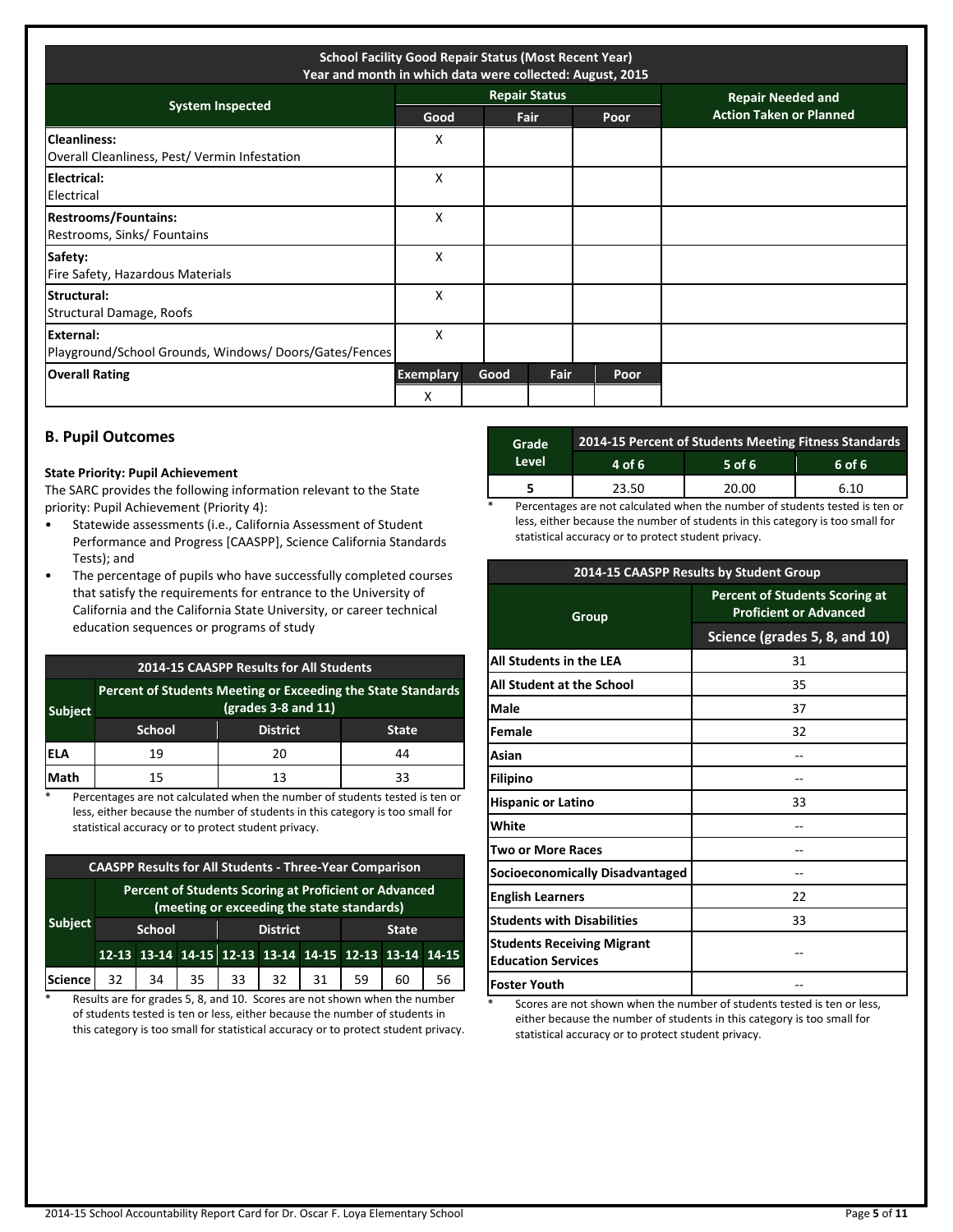|                                        |                  |                 |                           |               | School Year 2014-15 CAASPP Assessment Results - English Language Arts (ELA)<br>Disaggregated by Student Groups, Grades Three through Eight and Eleven |                                      |                          |                                                     |
|----------------------------------------|------------------|-----------------|---------------------------|---------------|-------------------------------------------------------------------------------------------------------------------------------------------------------|--------------------------------------|--------------------------|-----------------------------------------------------|
|                                        |                  |                 | <b>Number of Students</b> |               | <b>Percent of Students</b>                                                                                                                            |                                      |                          |                                                     |
| <b>Student Group</b>                   | Grade            | <b>Enrolled</b> | <b>Tested</b>             | <b>Tested</b> | <b>Standard</b><br><b>Not Met</b>                                                                                                                     | <b>Standard</b><br><b>Nearly Met</b> | <b>Standard</b><br>Met   | <b>Standard</b><br><b>Exceeded</b>                  |
| <b>All Students</b>                    | 3                | 106             | 105                       | 99.1          | 58                                                                                                                                                    | 31                                   | $\overline{7}$           | $\overline{4}$                                      |
|                                        | 4                | 104             | 102                       | 98.1          | 51                                                                                                                                                    | 28                                   | 16                       | 5                                                   |
|                                        | 5                | 116             | 108                       | 93.1          | 56                                                                                                                                                    | 23                                   | 19                       | $\overline{2}$                                      |
|                                        | 6                | 116             | 116                       | 100.0         | 44                                                                                                                                                    | 33                                   | 22                       | $\overline{2}$                                      |
| Male                                   | 3                |                 | 53                        | 50.0          | 58                                                                                                                                                    | 34                                   | 6                        | $\overline{2}$                                      |
|                                        | 4                |                 | 49                        | 47.1          | 53                                                                                                                                                    | 29                                   | 14                       | 4                                                   |
|                                        | 5                |                 | 56                        | 48.3          | 61                                                                                                                                                    | 21                                   | 14                       | 4                                                   |
|                                        | 6                |                 | $70\,$                    | 60.3          | 43                                                                                                                                                    | 33                                   | 23                       | $\mathbf{1}$                                        |
| Female                                 | 3                |                 | 52                        | 49.1          | 58                                                                                                                                                    | 29                                   | 8                        | 6                                                   |
|                                        | 4                |                 | 53                        | 51.0          | 49                                                                                                                                                    | 28                                   | 17                       | 6                                                   |
|                                        | 5                |                 | 52                        | 44.8          | 50                                                                                                                                                    | 25                                   | 25                       | 0                                                   |
|                                        | 6                |                 | 46                        | 39.7          | 46                                                                                                                                                    | 33                                   | 20                       | $\overline{2}$                                      |
| Asian                                  | 3                |                 | 3                         | 2.8           | Щ,                                                                                                                                                    | $\overline{a}$                       | $\sim$                   | $\overline{\phantom{a}}$                            |
|                                        | 4                |                 | $\mathbf{1}$              | $1.0\,$       | --                                                                                                                                                    | $-$                                  |                          | $-$                                                 |
|                                        | 5                |                 | $\mathbf{2}$              | 1.7           | --                                                                                                                                                    | $-$                                  | --                       | $-$                                                 |
|                                        | 6                |                 | $\mathbf{2}$              | 1.7           | $- -$                                                                                                                                                 | --                                   | --                       | $\overline{\phantom{a}}$                            |
| <b>Filipino</b>                        | 3                |                 | $\mathbf{1}$              | 0.9           | --                                                                                                                                                    | --                                   | --                       | $\hspace{0.05cm} -\hspace{0.05cm} -\hspace{0.05cm}$ |
|                                        | 4                |                 | $\mathbf{1}$              | $1.0\,$       | --                                                                                                                                                    | --                                   | $-$                      | $\hspace{0.05cm} -\hspace{0.05cm} -\hspace{0.05cm}$ |
|                                        | 5                |                 | $\mathbf{1}$              | 0.9           | --                                                                                                                                                    | --                                   |                          | $\overline{\phantom{a}}$                            |
|                                        | 6                |                 | $\overline{2}$            | 1.7           | --                                                                                                                                                    | $-$                                  | $-$                      | $\overline{\phantom{a}}$                            |
| <b>Hispanic or Latino</b>              | 3                |                 | 98                        | 92.5          | 60                                                                                                                                                    | 32                                   | 6                        | 2                                                   |
|                                        | $\pmb{4}$        |                 | 100                       | 96.2          | 52                                                                                                                                                    | 29                                   | $15\,$                   | 4                                                   |
|                                        | 5                |                 | 103                       | 88.8          | 57                                                                                                                                                    | 23                                   | 18                       | $\mathbf{1}$                                        |
|                                        | $\bf 6$          |                 | 111                       | 95.7          | 45                                                                                                                                                    | 32                                   | 22                       | $\overline{2}$                                      |
| Native Hawaiian or Pacific Islander    | $\mathbf{3}$     |                 | $\mathbf 1$               | 0.9           | $\overline{\phantom{a}}$                                                                                                                              | $-$                                  |                          | $-$                                                 |
|                                        | $\bf 6$          |                 | $\mathbf 1$               | 0.9           | $\overline{\phantom{a}}$                                                                                                                              | $\overline{\phantom{a}}$             | $-$                      | $\overline{\phantom{a}}$                            |
| White                                  | $\mathbf{3}$     |                 | $\mathbf 1$               | 0.9           |                                                                                                                                                       | --                                   |                          |                                                     |
|                                        | 5                |                 | $\mathbf 1$               | 0.9           | $\overline{\phantom{a}}$                                                                                                                              | --                                   | --                       | $\hspace{0.05cm} \dashv$                            |
| <b>Two or More Races</b>               | $\mathbf{3}$     |                 | $\mathbf{1}$              | 0.9           |                                                                                                                                                       |                                      |                          |                                                     |
|                                        | 5                |                 | $\mathbf{1}$              | 0.9           | $\overline{\phantom{a}}$                                                                                                                              | $- -$                                | $\overline{\phantom{a}}$ | $\hspace{0.05cm} -\hspace{0.05cm} -\hspace{0.05cm}$ |
| <b>Socioeconomically Disadvantaged</b> | $\mathbf{3}$     |                 | 93                        | 87.7          | 57                                                                                                                                                    | 32                                   | $6\,$                    | 4                                                   |
|                                        | 4                |                 | 76                        | 73.1          | 55                                                                                                                                                    | 26                                   | 14                       | 4                                                   |
|                                        | 5                |                 | 93                        | 80.2          | 61                                                                                                                                                    | 18                                   | 18                       | $\overline{2}$                                      |
|                                        | $\boldsymbol{6}$ |                 | 88                        | 75.9          | 51                                                                                                                                                    | 27                                   | 19                       | $\overline{2}$                                      |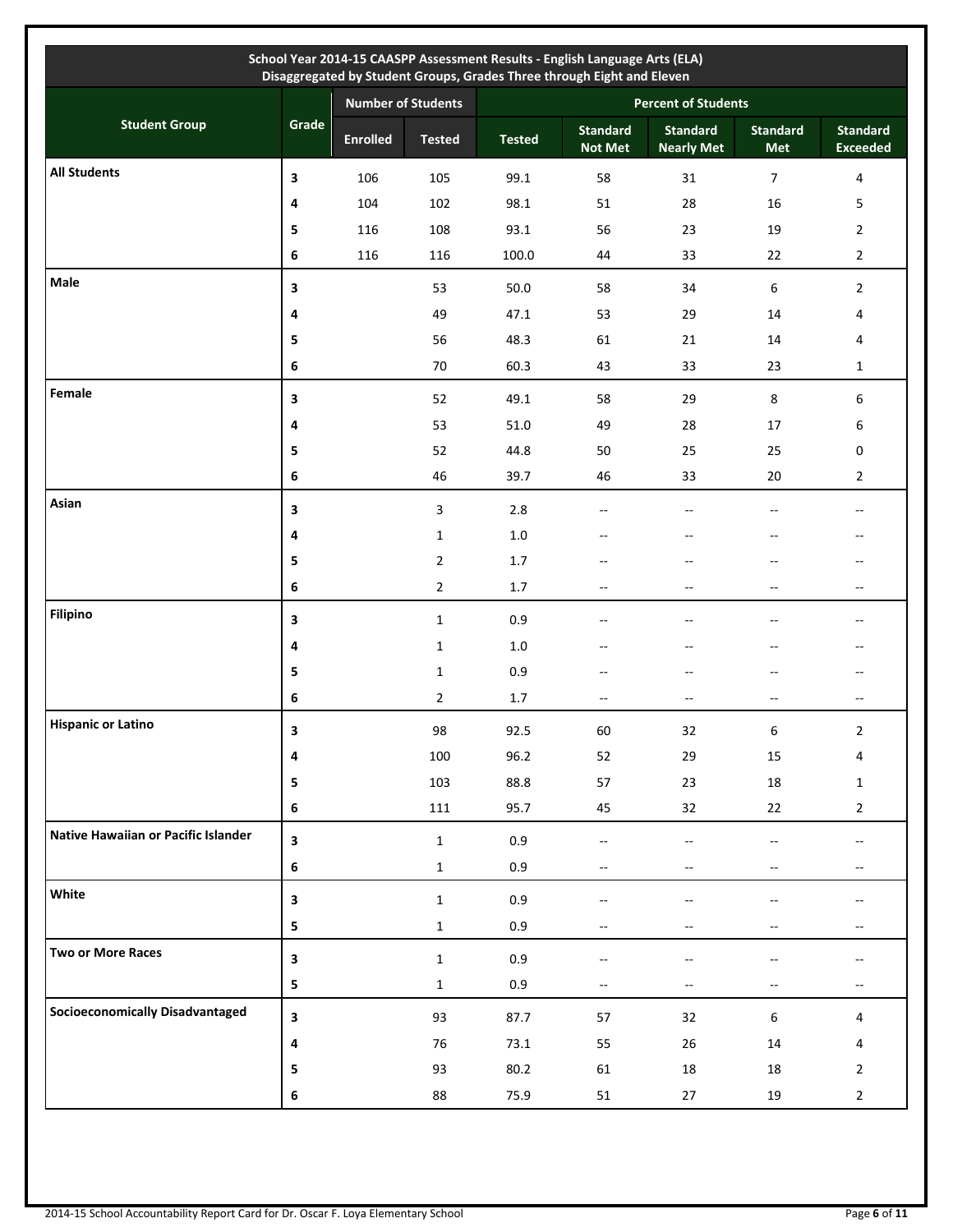|                                                                |         |                 | <b>Number of Students</b> | <b>Percent of Students</b> |                                   |                                      |                        |                                    |  |
|----------------------------------------------------------------|---------|-----------------|---------------------------|----------------------------|-----------------------------------|--------------------------------------|------------------------|------------------------------------|--|
| <b>Student Group</b>                                           | Grade   | <b>Enrolled</b> | <b>Tested</b>             | <b>Tested</b>              | <b>Standard</b><br><b>Not Met</b> | <b>Standard</b><br><b>Nearly Met</b> | <b>Standard</b><br>Met | <b>Standard</b><br><b>Exceeded</b> |  |
| <b>English Learners</b>                                        | 3       |                 | 53                        | 50.0                       | 74                                | 25                                   | $\overline{2}$         | $\mathbf 0$                        |  |
|                                                                | 4       |                 | 67                        | 64.4                       | 58                                | 25                                   | 15                     | 1                                  |  |
|                                                                | 5       |                 | 54                        | 46.6                       | 76                                | 15                                   | 9                      | $\mathbf 0$                        |  |
|                                                                | $\bf 6$ |                 | 54                        | 46.6                       | 59                                | 37                                   | 4                      | 0                                  |  |
| <b>Students with Disabilities</b>                              | 3       |                 | $\overline{2}$            | 1.9                        |                                   |                                      |                        |                                    |  |
|                                                                | 4       |                 | 5                         | 4.8                        |                                   |                                      |                        |                                    |  |
|                                                                | 5       |                 | 9                         | 7.8                        |                                   | $ -$                                 | --                     |                                    |  |
|                                                                | 6       |                 | 9                         | 7.8                        | $\sim$ $\sim$                     | $\sim$                               | $-$                    | $\overline{\phantom{a}}$           |  |
| <b>Students Receiving Migrant Education</b><br><b>Services</b> | 3       |                 | 8                         | 7.5                        |                                   |                                      |                        |                                    |  |
|                                                                | 4       |                 | $\overline{2}$            | 1.9                        |                                   |                                      |                        |                                    |  |
|                                                                | 5       |                 | 4                         | 3.4                        | --                                |                                      |                        | --                                 |  |
|                                                                | 6       |                 | 6                         | 5.2                        | --                                | $-$                                  | --                     | --                                 |  |
| <b>Foster Youth</b>                                            | 3       |                 | --                        | --                         |                                   |                                      |                        |                                    |  |
|                                                                | 4       |                 | --                        | $\overline{a}$             |                                   | $-$                                  | --                     |                                    |  |
|                                                                | 5       |                 |                           | --                         |                                   |                                      |                        |                                    |  |
|                                                                | 6       |                 |                           |                            |                                   |                                      |                        |                                    |  |

Double dashes (--) appear in the table when the number of students is ten or less, either because the number of students in this category is too small for statistical accuracy or to protect student privacy. The number of students tested includes students that did not receive a score; however, the number of students tested is not the number that was used to calculate the achievement level percentages. The achievement level percentages are calculated using students with scores.

| School Year 2014-15 CAASPP Assessment Results - Mathematics<br>Disaggregated by Student Groups, Grades Three through Eight and Eleven |       |                 |                           |                            |                                   |                                      |                               |                                    |  |
|---------------------------------------------------------------------------------------------------------------------------------------|-------|-----------------|---------------------------|----------------------------|-----------------------------------|--------------------------------------|-------------------------------|------------------------------------|--|
|                                                                                                                                       |       |                 | <b>Number of Students</b> | <b>Percent of Students</b> |                                   |                                      |                               |                                    |  |
| <b>Student Group</b>                                                                                                                  | Grade | <b>Enrolled</b> | <b>Tested</b>             | <b>Tested</b>              | <b>Standard</b><br><b>Not Met</b> | <b>Standard</b><br><b>Nearly Met</b> | <b>Standard</b><br><b>Met</b> | <b>Standard</b><br><b>Exceeded</b> |  |
| <b>All Students</b>                                                                                                                   | 3     | 106             | 105                       | 99.1                       | 43                                | 40                                   | 15                            | $\overline{2}$                     |  |
|                                                                                                                                       | 4     | 104             | 103                       | 99.0                       | 38                                | 45                                   | 13                            | 5                                  |  |
|                                                                                                                                       | 5     | 116             | 108                       | 93.1                       | 58                                | 31                                   | 8                             | 2                                  |  |
|                                                                                                                                       | 6     | 116             | 116                       | 100.0                      | 47                                | 40                                   | 11                            | 3                                  |  |
| Male                                                                                                                                  | 3     |                 | 53                        | 50.0                       | 40                                | 43                                   | 15                            | $\overline{2}$                     |  |
|                                                                                                                                       | 4     |                 | 49                        | 47.1                       | 41                                | 39                                   | 12                            | 8                                  |  |
|                                                                                                                                       | 5     |                 | 56                        | 48.3                       | 59                                | 34                                   | 4                             | 4                                  |  |
|                                                                                                                                       | 6     |                 | 70                        | 60.3                       | 47                                | 39                                   | 11                            | 3                                  |  |
| Female                                                                                                                                | 3     |                 | 52                        | 49.1                       | 46                                | 37                                   | 15                            | $\overline{2}$                     |  |
|                                                                                                                                       | 4     |                 | 54                        | 51.9                       | 35                                | 50                                   | 13                            | $\overline{2}$                     |  |
|                                                                                                                                       | 5     |                 | 52                        | 44.8                       | 58                                | 29                                   | 13                            | $\mathbf 0$                        |  |
|                                                                                                                                       | 6     |                 | 46                        | 39.7                       | 46                                | 41                                   | 11                            | $\overline{2}$                     |  |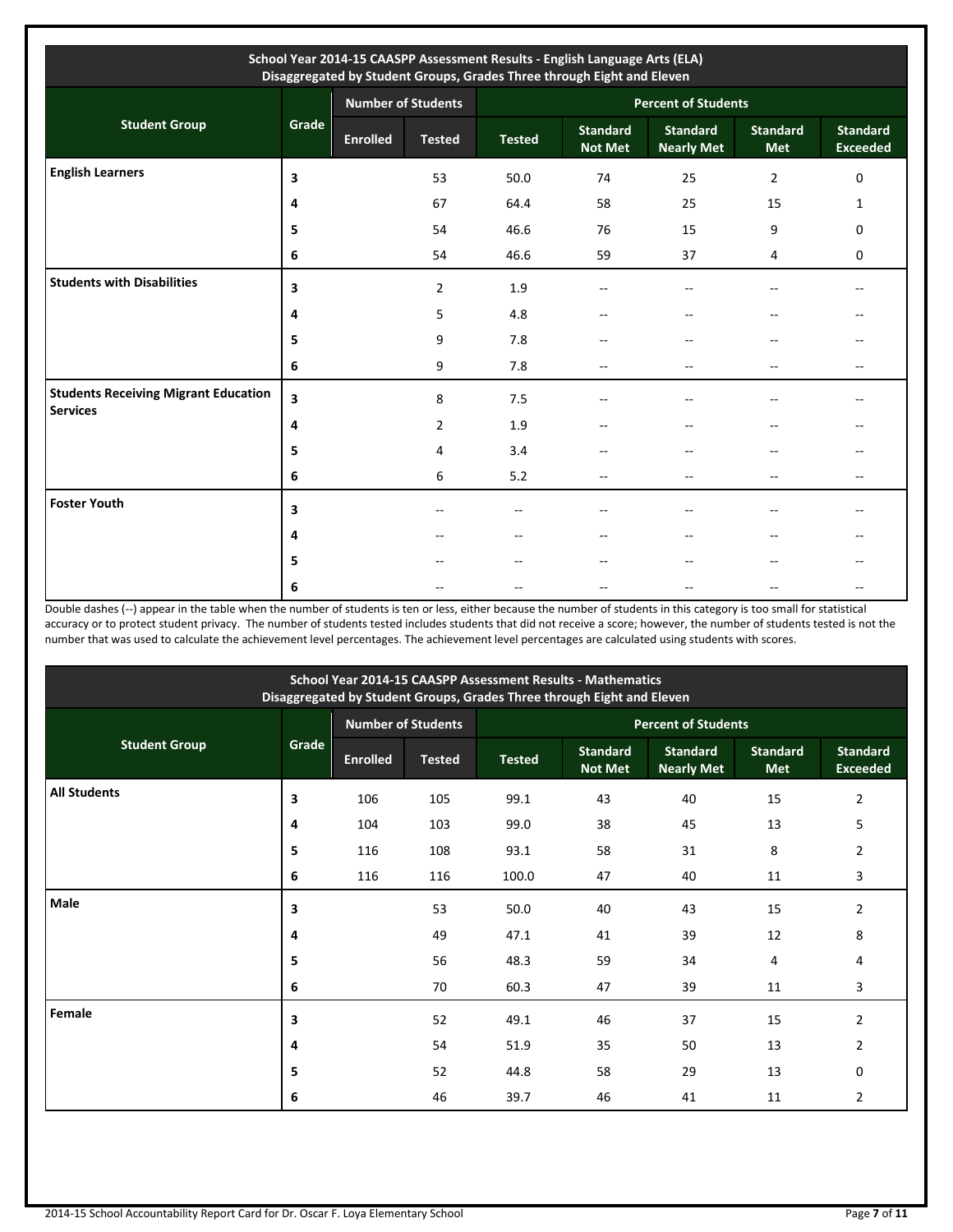|                                             | Disaggregated by Student Groups, Grades Three through Eight and Eleven |                           |                |                            |                                   |                                      |                 |                                       |  |  |
|---------------------------------------------|------------------------------------------------------------------------|---------------------------|----------------|----------------------------|-----------------------------------|--------------------------------------|-----------------|---------------------------------------|--|--|
| <b>Student Group</b>                        | Grade                                                                  | <b>Number of Students</b> |                | <b>Percent of Students</b> |                                   |                                      |                 |                                       |  |  |
|                                             |                                                                        | <b>Enrolled</b>           | <b>Tested</b>  | <b>Tested</b>              | <b>Standard</b><br><b>Not Met</b> | <b>Standard</b><br><b>Nearly Met</b> | Standard<br>Met | <b>Standard</b><br><b>Exceeded</b>    |  |  |
| Asian                                       | 3                                                                      |                           | 3              | 2.8                        | $-$                               | $\overline{a}$                       |                 | --                                    |  |  |
|                                             | 4                                                                      |                           | $\mathbf{1}$   | $1.0\,$                    | --                                | $-\, -$                              | --              | --                                    |  |  |
|                                             | 5                                                                      |                           | $\overline{2}$ | 1.7                        |                                   |                                      | --              | --                                    |  |  |
|                                             | 6                                                                      |                           | $\overline{2}$ | 1.7                        | --                                | --                                   | $-$             | --                                    |  |  |
| Filipino                                    | 3                                                                      |                           | $\mathbf{1}$   | 0.9                        | --                                | --                                   |                 | --                                    |  |  |
|                                             | 4                                                                      |                           | $\mathbf{1}$   | $1.0\,$                    | --                                | $\overline{\phantom{a}}$             | --              | $\hspace{0.05cm}$ – $\hspace{0.05cm}$ |  |  |
|                                             | 5                                                                      |                           | $\mathbf{1}$   | 0.9                        |                                   |                                      |                 |                                       |  |  |
|                                             | 6                                                                      |                           | $\overline{2}$ | 1.7                        | $- -$                             | $\overline{\phantom{a}}$             | $-$             | $\overline{\phantom{a}}$              |  |  |
| <b>Hispanic or Latino</b>                   | 3                                                                      |                           | 98             | 92.5                       | 45                                | 41                                   | 13              | 1                                     |  |  |
|                                             | 4                                                                      |                           | 101            | 97.1                       | 39                                | 46                                   | 11              | 5                                     |  |  |
|                                             | 5                                                                      |                           | 103            | 88.8                       | 58                                | 33                                   | 8               | 1                                     |  |  |
|                                             | 6                                                                      |                           | 111            | 95.7                       | 48                                | 39                                   | 11              | 3                                     |  |  |
| Native Hawaiian or Pacific Islander         | 3                                                                      |                           | $\mathbf{1}$   | 0.9                        | $-$                               | $-$                                  | $-$             | $\overline{\phantom{a}}$              |  |  |
|                                             | 6                                                                      |                           | $\mathbf{1}$   | 0.9                        | $- -$                             | $\overline{\phantom{a}}$             | $-$             | $-$                                   |  |  |
| White                                       | 3                                                                      |                           | $\mathbf{1}$   | 0.9                        | --                                | $-$                                  |                 | $\overline{a}$                        |  |  |
|                                             | 5                                                                      |                           | $\mathbf{1}$   | 0.9                        | $-$                               | $-$                                  | $-$             | $\overline{\phantom{a}}$              |  |  |
| <b>Two or More Races</b>                    | 3                                                                      |                           | $\mathbf{1}$   | 0.9                        | $-$                               | $-$                                  |                 | --                                    |  |  |
|                                             | 5                                                                      |                           | $\mathbf{1}$   | 0.9                        | $-$                               | $\overline{\phantom{a}}$             | $-$             | $\overline{\phantom{a}}$              |  |  |
| <b>Socioeconomically Disadvantaged</b>      | 3                                                                      |                           | 93             | 87.7                       | 44                                | 38                                   | 16              | $\overline{2}$                        |  |  |
|                                             | 4                                                                      |                           | 77             | 74.0                       | 39                                | 48                                   | 10              | 3                                     |  |  |
|                                             | 5                                                                      |                           | 93             | 80.2                       | 61                                | 29                                   | 8               | $\mathbf 2$                           |  |  |
|                                             | $\bf 6$                                                                |                           | 88             | 75.9                       | 52                                | 35                                   | 10              | $\overline{2}$                        |  |  |
| <b>English Learners</b>                     | 3                                                                      |                           | 53             | 50.0                       | 66                                | 32                                   | $\overline{2}$  | $\mathsf{O}\xspace$                   |  |  |
|                                             | 4                                                                      |                           | 68             | 65.4                       | 40                                | 47                                   | $10\,$          | $\mathbf{3}$                          |  |  |
|                                             | 5                                                                      |                           | 54             | 46.6                       | 76                                | $20\,$                               | 4               | 0                                     |  |  |
|                                             | 6                                                                      |                           | 54             | 46.6                       | 63                                | 35                                   | $2^{\circ}$     | $\mathbf 0$                           |  |  |
| <b>Students with Disabilities</b>           | 3                                                                      |                           | $\overline{2}$ | $1.9\,$                    | $-$                               |                                      |                 | $\overline{\phantom{a}}$              |  |  |
|                                             | 4                                                                      |                           | 5              | 4.8                        |                                   |                                      |                 |                                       |  |  |
|                                             | 5                                                                      |                           | 9              | $7.8\,$                    |                                   |                                      |                 |                                       |  |  |
|                                             | 6                                                                      |                           | 9              | 7.8                        | --                                | --                                   | --              | $-\,$                                 |  |  |
| <b>Students Receiving Migrant Education</b> | $\overline{\mathbf{3}}$                                                |                           | $\bf 8$        | 7.5                        | $-$                               |                                      |                 | $\sim$                                |  |  |
| <b>Services</b>                             | 4                                                                      |                           | $\overline{2}$ | 1.9                        |                                   |                                      |                 |                                       |  |  |
|                                             | 5                                                                      |                           | 4              | 3.4                        |                                   |                                      |                 |                                       |  |  |
|                                             | 6                                                                      |                           | 6              | $5.2$                      |                                   |                                      |                 |                                       |  |  |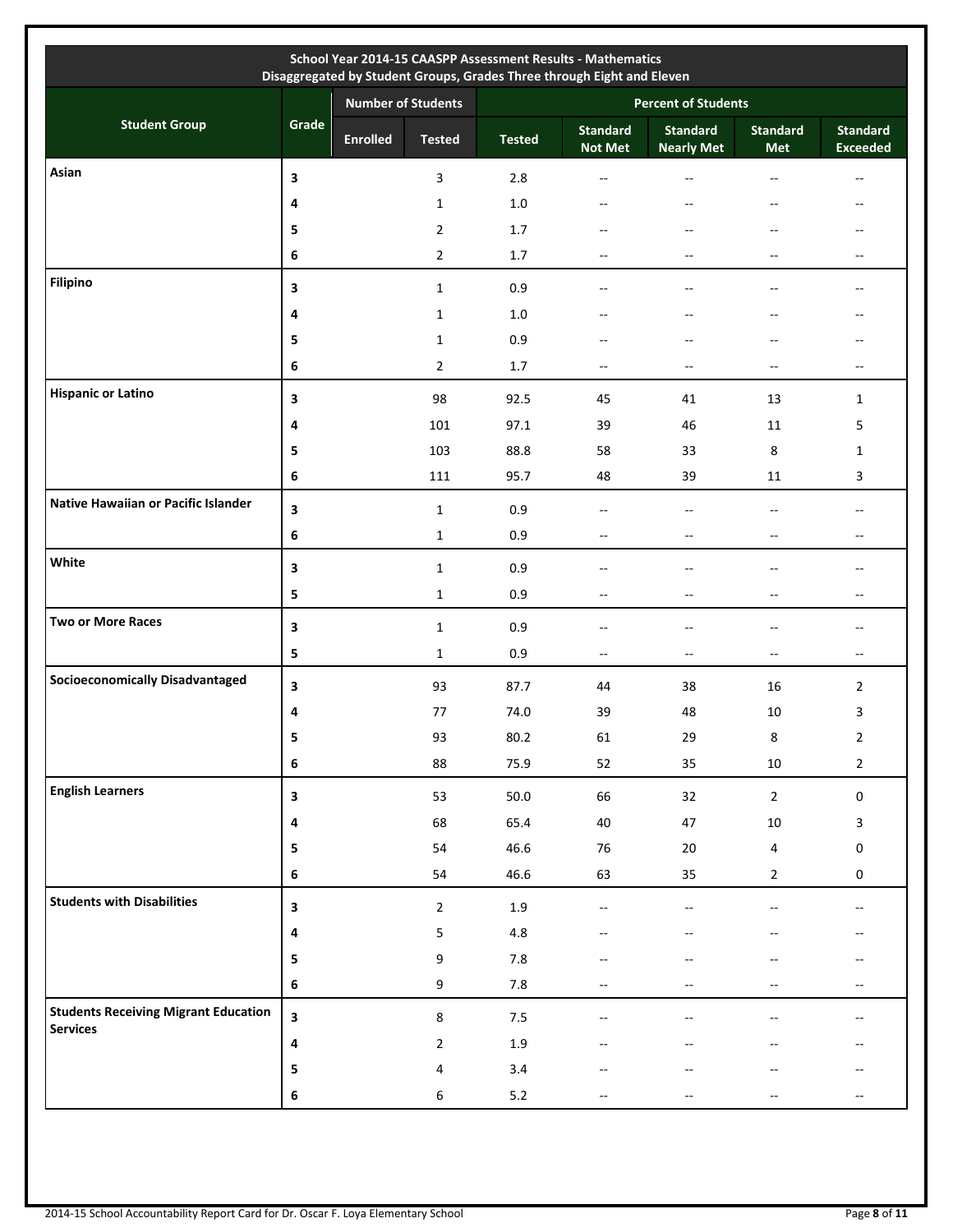| School Year 2014-15 CAASPP Assessment Results - Mathematics<br>Disaggregated by Student Groups, Grades Three through Eight and Eleven |       |                                                         |               |               |                                   |                                      |                               |                                    |  |
|---------------------------------------------------------------------------------------------------------------------------------------|-------|---------------------------------------------------------|---------------|---------------|-----------------------------------|--------------------------------------|-------------------------------|------------------------------------|--|
|                                                                                                                                       |       | <b>Number of Students</b><br><b>Percent of Students</b> |               |               |                                   |                                      |                               |                                    |  |
| <b>Student Group</b>                                                                                                                  | Grade | <b>Enrolled</b>                                         | <b>Tested</b> | <b>Tested</b> | <b>Standard</b><br><b>Not Met</b> | <b>Standard</b><br><b>Nearly Met</b> | <b>Standard</b><br><b>Met</b> | <b>Standard</b><br><b>Exceeded</b> |  |
| <b>Foster Youth</b>                                                                                                                   | 3     |                                                         |               |               | --                                |                                      |                               |                                    |  |
|                                                                                                                                       | 4     |                                                         | $- -$         | $- -$         | $- -$                             |                                      | --                            | --                                 |  |
|                                                                                                                                       | 5     |                                                         | $- -$         | $-$           | $-$                               |                                      | --                            | --                                 |  |
|                                                                                                                                       | 6     |                                                         | $- -$         | $- -$         | --                                |                                      |                               | --                                 |  |

Double dashes (--) appear in the table when the number of students is ten or less, either because the number of students in this category is too small for statistical accuracy or to protect student privacy. The number of students tested includes students that did not receive a score; however, the number of students tested is not the number that was used to calculate the achievement level percentages. The achievement level percentages are calculated using students with scores.

## **C. Engagement**

## **State Priority: Parental Involvement**

The SARC provides the following information relevant to the Parental Involvement State Priority (Priority 3):

• Efforts the school district makes to seek parent input in making decisions for the school district and each schoolsite.

## **Opportunities for Parental Involvement**

Parents play an important role at Dr. Oscar F. Loya Elementary through active participation and involvement in the School Site Council, English Language Advisory Committee, and other school committees. Together, they advise school's administration in all matters pertaining to the school. This includes annual review of the school budget, Single School Level Plan, and School Safety Comprehensive Plan. Parents are also invited to attend Back-to-School Night in the fall, parent-teacher conferences in the fall, and Open House in the spring. Monthly parent classes are offered through Koffee Klatch meetings. Some topics presented to parents are as follow: Domestic Violence, Gang Awareness, Positive Discipline, Nutrition, Character Education, Bullying, Common Core Standards, others. The school also holds ongoing literacy and math trainings were parents get to experienced hands-on activities with their child. Additionally, our school participates on a yearly basis in the Girls, Inc. Program, where mother and daughter get the opportunity to interact in art therapeutic activities to build rapport and a strong mother-to-daughter connection. Nonetheless, Dr. Oscar F. Loya offers parents the opportunity to participate in our Parenting Partners Training, which is an 8 series of workshops offered to parents to enhance parenting and communication skills. A total of 15 families have received certification in Parenting Partners.

Our administration ensures that parents are continually informed of school-wide activities. They inform parents about various volunteer options that include classroom assistance, Food Bank distribution, and helping with school communication. School administrators and school counselors also work closely with families experiencing any difficulties, such as attendance, socio-emotional, home crisis or others. Parents are continually encouraged to participate in all school activities. For parent involvement opportunities, please contact Ms. Diana Garcia, Principal at (831) 751-1945.

#### **State Priority: School Climate**

The SARC provides the following information relevant to the School Climate State Priority (Priority 6):

• Pupil suspension rates, pupil expulsion rates; and other local measures on the sense of safety.

#### **School Safety Plan**

The safety of students and staff is a primary concern at Dr. Oscar F. Loya Elementary School. We provide a safe, clean environment for students, staff, and volunteers. Staff members and students practice monthly safety drills. We have established procedures to ensure the safety of all school members. The safety plan is reviewed annually at the end of May and includes procedures for emergencies, exit routes, and inventories of emergency supplies. We make the plan available in the school office and review it with all staff at our first staff meeting.

All visitors are required to sign in and out at the office, where they receive a visitor's pass, since we are a closed campus. All gates are closed by 8:30 a.m. and reopened by 2:30 p.m.

Campus supervisors monitor school grounds before and after school, at recesses, and at lunchtime. In addition, two teachers are assigned to yard-duty supervision during the morning recess. Supervisors attend monthly trainings on campus safety, and teachers regularly review the rules for safe, respectful, and responsible behavior.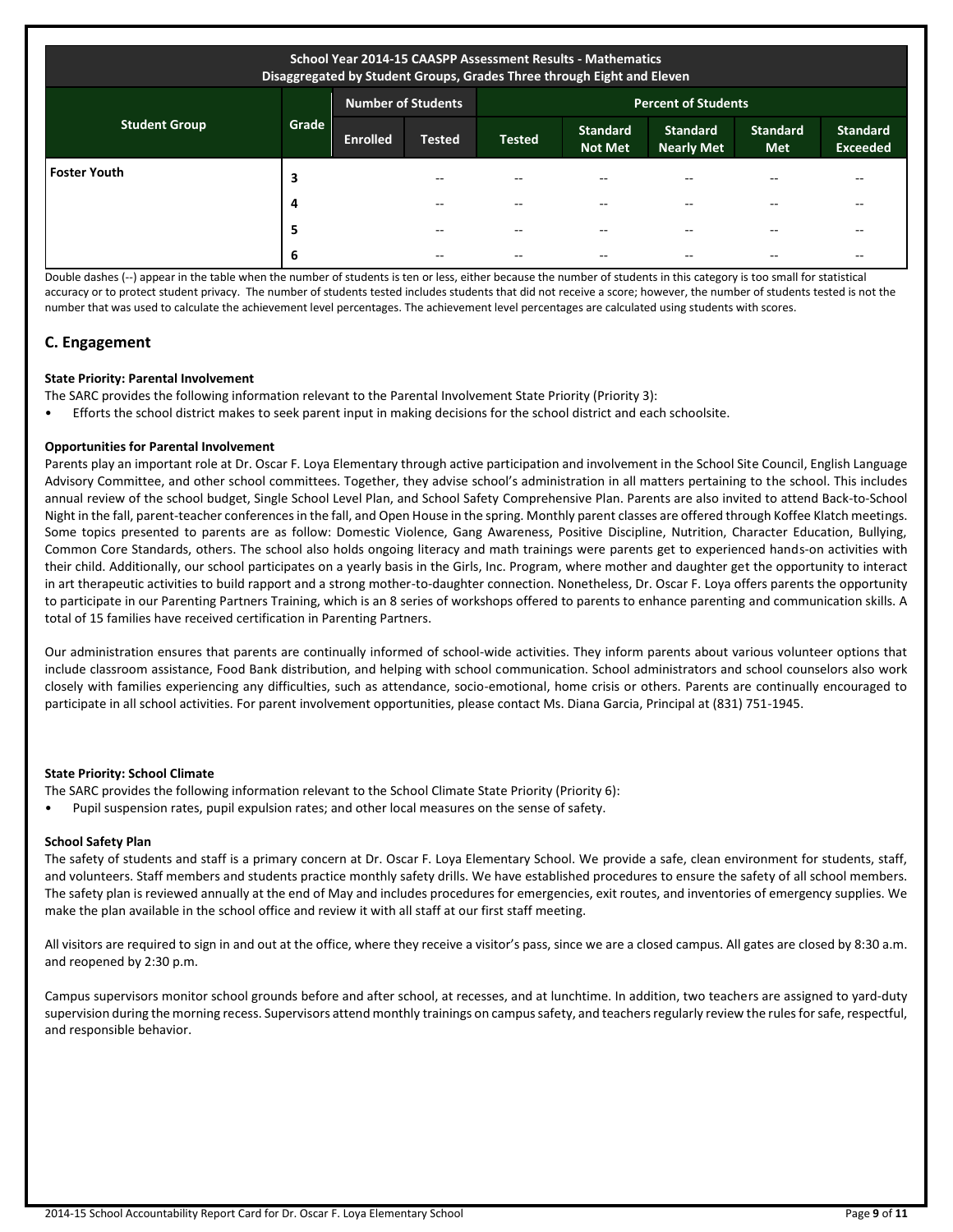| <b>Suspensions and Expulsions</b> |         |         |         |  |  |  |  |  |  |
|-----------------------------------|---------|---------|---------|--|--|--|--|--|--|
| <b>School</b>                     | 2012-13 | 2013-14 | 2014-15 |  |  |  |  |  |  |
| <b>Suspensions Rate</b>           | 2.09    | 0.00    | 0.00    |  |  |  |  |  |  |
| <b>Expulsions Rate</b>            | 0.00    | 0.00    | 0.00    |  |  |  |  |  |  |
| <b>District</b>                   | 2012-13 | 2013-14 | 2014-15 |  |  |  |  |  |  |
| <b>Suspensions Rate</b>           | 2.05    | 1.92    | 1.10    |  |  |  |  |  |  |
| <b>Expulsions Rate</b>            | 0.00    | 0.00    | 0.00    |  |  |  |  |  |  |
| <b>State</b>                      | 2012-13 | 2013-14 | 2014-15 |  |  |  |  |  |  |
| <b>Suspensions Rate</b>           | 5.07    | 4.36    | 3.80    |  |  |  |  |  |  |
| <b>Expulsions Rate</b>            | 0.13    | 0.10    | 0.09    |  |  |  |  |  |  |

## **D. Other SARC Information**

The information in this section is required to be in the SARC but is not included in the state priorities for LCFF.

| 2014-15 Adequate Yearly Progress Overall and by Criteria |                    |                 |              |  |  |  |  |  |  |  |
|----------------------------------------------------------|--------------------|-----------------|--------------|--|--|--|--|--|--|--|
| <b>AYP Criteria</b>                                      | <b>School</b>      | <b>District</b> | <b>State</b> |  |  |  |  |  |  |  |
| <b>English Language Arts</b>                             |                    |                 |              |  |  |  |  |  |  |  |
| <b>Met Participation Rate</b>                            | Yes                | Yes             | Yes          |  |  |  |  |  |  |  |
| <b>Met Percent Proficient</b>                            | N/A                | N/A             | N/A          |  |  |  |  |  |  |  |
|                                                          | <b>Mathematics</b> |                 |              |  |  |  |  |  |  |  |
| <b>Met Participation Rate</b>                            | Yes                | Yes             | Yes          |  |  |  |  |  |  |  |
| <b>Met Percent Proficient</b>                            | N/A                | N/A             | N/A          |  |  |  |  |  |  |  |
| <b>Made AYP Overall</b>                                  | Yes                | Yes             | Yes          |  |  |  |  |  |  |  |
| <b>Met Attendance Rate</b>                               | Yes                | Yes             | Yes          |  |  |  |  |  |  |  |
| <b>Met Graduation Rate</b>                               | N/A                | N/A             | <b>Yes</b>   |  |  |  |  |  |  |  |

| 2015-16 Federal Intervention Program                |                 |           |  |  |  |  |  |
|-----------------------------------------------------|-----------------|-----------|--|--|--|--|--|
| <b>Indicator</b>                                    | <b>District</b> |           |  |  |  |  |  |
| <b>Program Improvement Status</b>                   | In PI           | In PI     |  |  |  |  |  |
| <b>First Year of Program Improvement</b>            | 2008-2009       | 2004-2005 |  |  |  |  |  |
| Year in Program Improvement                         | Year 5          | Year 3    |  |  |  |  |  |
| Number of Schools Currently in Program Improvement  |                 |           |  |  |  |  |  |
| Percent of Schools Currently in Program Improvement | 66.7            |           |  |  |  |  |  |

|       | Average Class Size and Class Size Distribution (Elementary) |         |         |   |                              |                |                                                                         |           |   |    |       |  |  |  |
|-------|-------------------------------------------------------------|---------|---------|---|------------------------------|----------------|-------------------------------------------------------------------------|-----------|---|----|-------|--|--|--|
|       |                                                             |         |         |   | <b>Number of Classrooms*</b> |                |                                                                         |           |   |    |       |  |  |  |
|       | <b>Average Class Size</b>                                   |         |         |   | $1 - 20$                     |                |                                                                         | $21 - 32$ |   |    | $33+$ |  |  |  |
| Grade | 2012-13                                                     | 2013-14 | 2014-15 |   |                              |                | 2012-13 2013-14 2014-15 2012-13 2013-14 2014-15 2012-13 2013-14 2014-15 |           |   |    |       |  |  |  |
| К     | 31                                                          | 27      | 30      |   |                              |                | 3                                                                       | 4         | 3 | 1  |       |  |  |  |
|       | 31                                                          | 27      | 30      |   |                              |                | 3                                                                       | 3         | 3 | Ŧ. |       |  |  |  |
| 2     | 31                                                          | 25      | 26      |   |                              |                | 4                                                                       | 4         | 4 |    |       |  |  |  |
| 3     | 32                                                          | 27      | 25      |   | 1                            | $\overline{2}$ |                                                                         | 3         |   | 3  |       |  |  |  |
| 4     | 28                                                          | 28      | 24      |   |                              | 2              | 5                                                                       | 4         | 3 |    |       |  |  |  |
| 5     | 30                                                          | 29      | 27      |   |                              |                | 3                                                                       | 4         | 4 |    |       |  |  |  |
| 6     | 34                                                          | 30      | 25      |   |                              |                |                                                                         | 3         | 4 | 4  |       |  |  |  |
| Other | 6                                                           | 15      | 11      | 1 | ຳ                            |                |                                                                         |           |   |    |       |  |  |  |